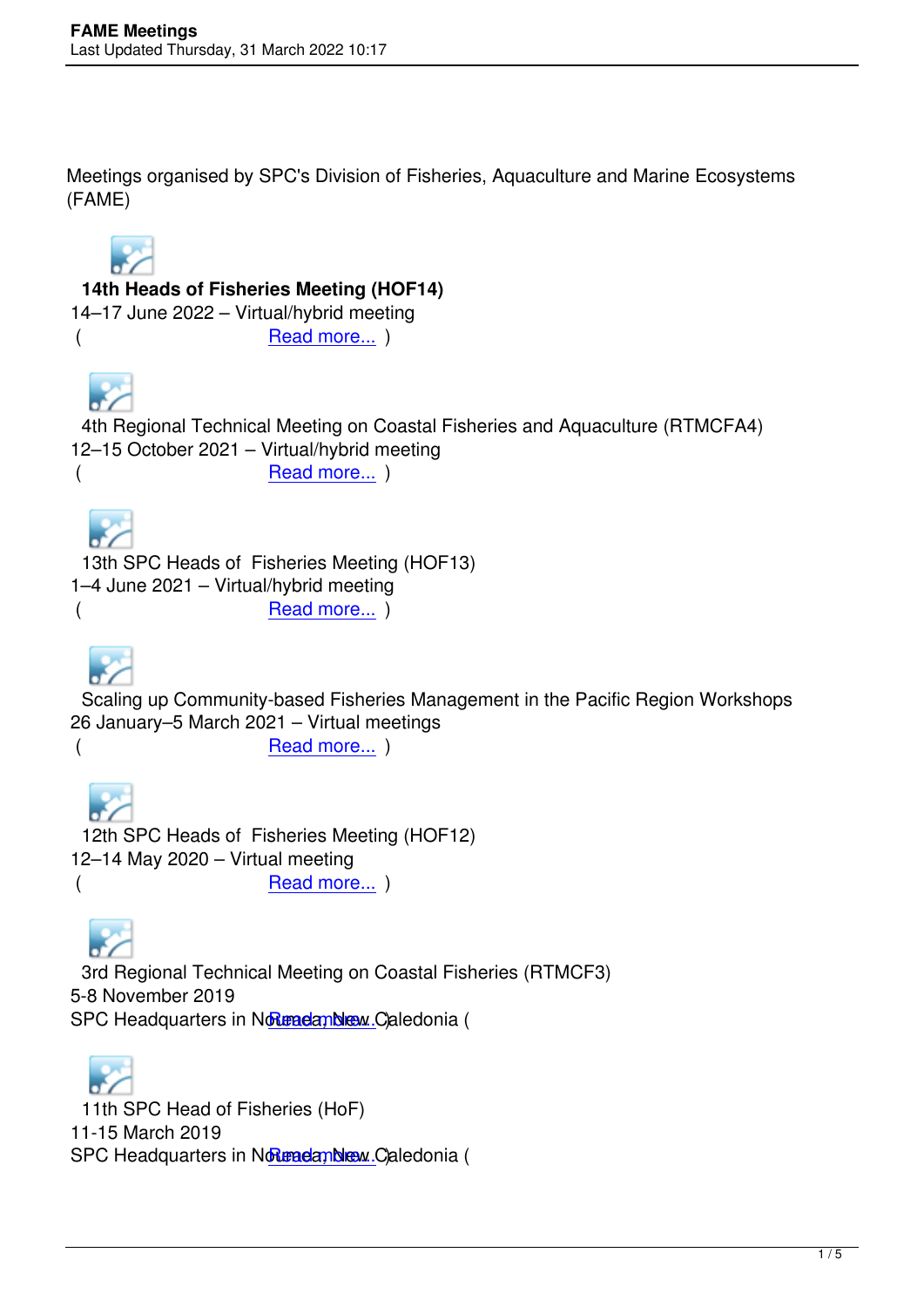

 2nd Regional Technical Meeting on Coastal Fisheries (RTMCF2) 12-15 November 2018 SPC Headquarters in Noumeda, New Caledonia (

 2018 Tuna Stock Ass[essment Work](en/meetings/241)shops 14-18 and 21-25 May 2018 SPC Headquarters in Normal and more. Caledonia (

 Tuna Data Workshop [#12](http://oceanfish.spc.int/en/ofpsection/sam/training/478-2018-tuna-stock-assessment-workshops) 23-27 April 2018 SPC Headquarters in Normal and more. Caledonia (

 1st Regional Technica[l Meeting on C](http://oceanfish.spc.int/en/meetingsworkshops/tdw/477-tuna-data-workshop-12)oastal Fisheries (RTMCF) 28 November - 1 December 2017 SPC Headquarters in Noumedamble Caledonia (



 10th SPC Head of Fis[heries \(HoF\)](en/meetings/240) 14-17 March 2017 SPC Headquarters in Notenadamblew Caledonia (

Building resilience and [strengthenin](en/meetings/239)g climate change adaptation for fishers and farmers in the Pacific Reg 25-27 August 2015 Sofitel Fiji Resort and Spa, Denarau Island, Nadi, Fiji (



 9th SPC Head of Fish[eries \(HoF\)](index.php?option=com_content&view=article&id=230:building-resilience-workshop&catid=37) 6-12 March 2015 SPC Headquarters in Noumedamble Caledonia (

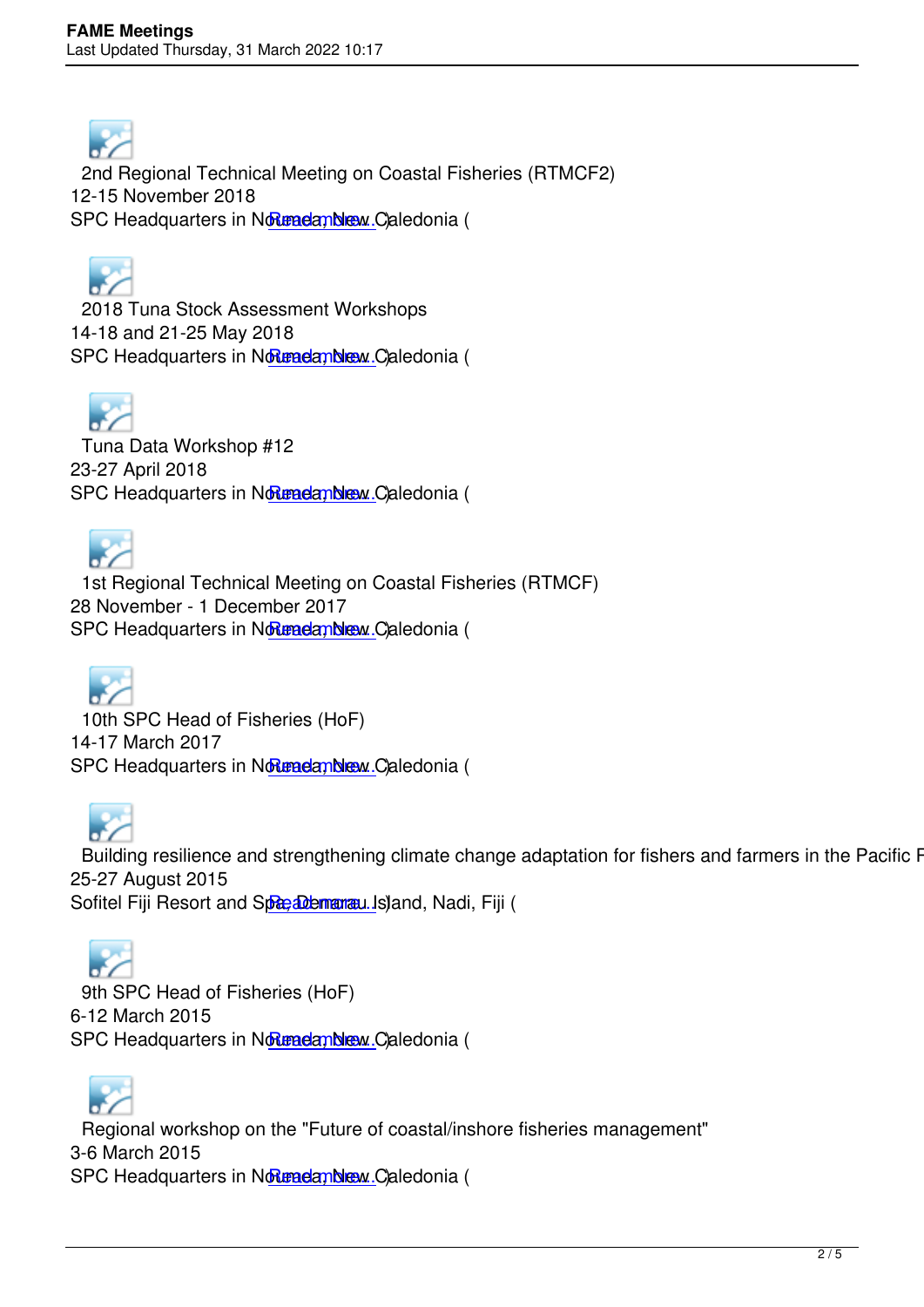

 SCiCOFish project 4th Steering Committee meeting 9 May 2014 Apia, Samoa (Read more...)



 Priority adaptations to [climate chang](en/projects/scicofish/activities/212-scicofish-sc4)e for fisheries and aquaculture in the Cook Islands 25-26 June 2013 Rarotonga, Cook Island Read more... )



 Priority adaptations to [climate chang](index.php?option=com_content&view=article&id=197:cook-islands-climate-workshop&catid=37)e for fisheries and aquaculture in Vanuatu 30-31 May 2013 Port Vila, Vanuatu (Read more...)



 Priority adaptations to climate change for fisheries and aquaculture in Solomon Islands 18-19 April 2013 Honiara, Solomon Islands (ad more...)

 Priority adaptations to climate change for fisheries and aquaculture in Samoa 4-5 April 2013 Apia, Samoa (Read more...)

 8th SPC Heads of Fis[heries \(HoF\)](index.php?option=com_content&view=article&id=173:samoa-climate-workshop&catid=37)  4-8 March 2013 SPC Headquarters in NoumedanNew Caledonia (



 Priority adaptations to [climate chang](index.php?option=com_content&view=article&id=167:eighth-spc-heads-of-fisheries-meeting&catid=37)e for fisheries and aquaculture in Nauru 16 January 2013 Nauru (
Read more...)

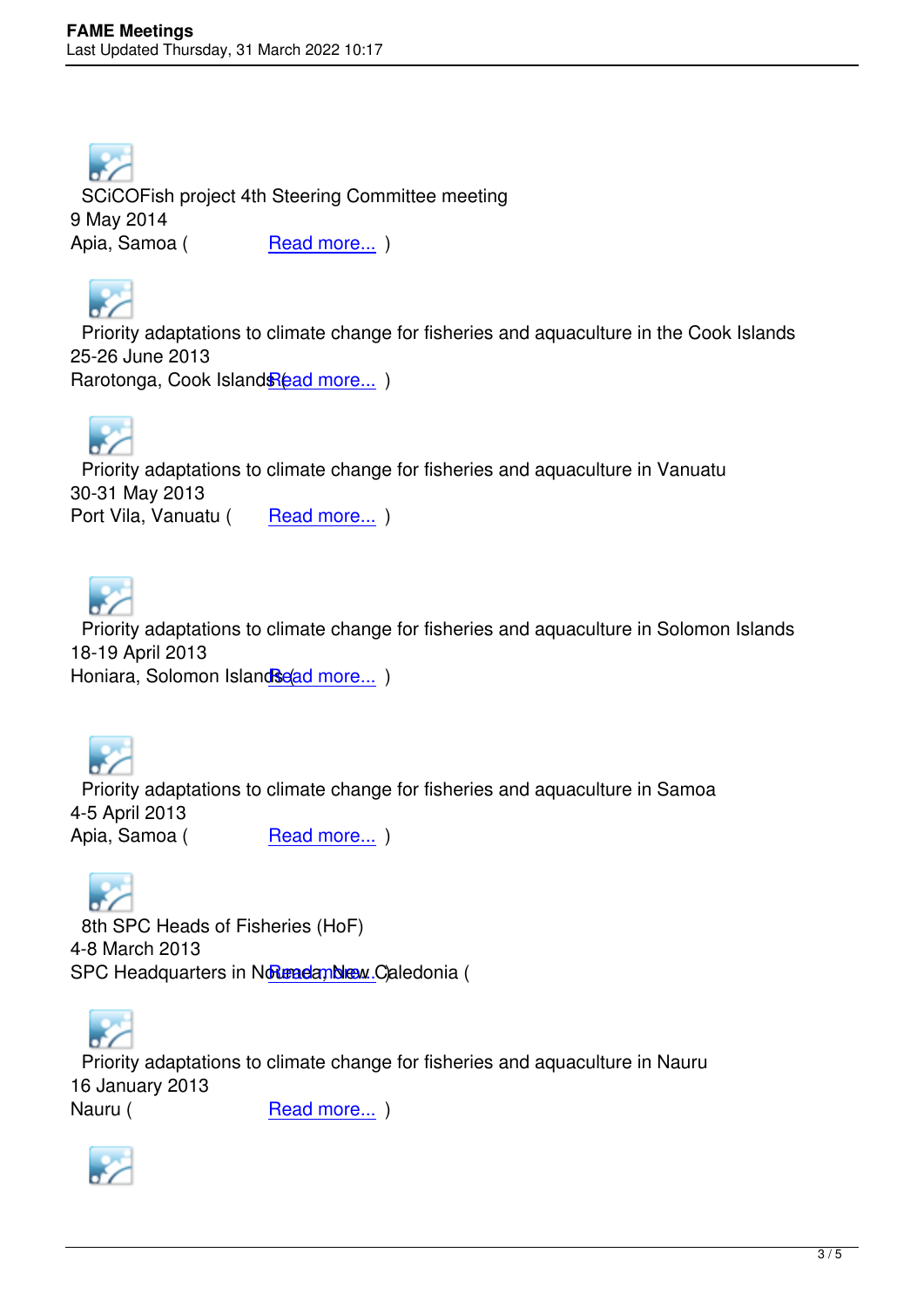Priority adaptations to climate change for fisheries and aquaculture in Fiji 12-14 December 2012 Suva, Fiji (
Read more...)



Series of fisheries-related meetings in Noumea, New Caledonia 4-15 June 2012

4 June: Informal consultation with Heads of Fisheries

5-8 June: Workshop on priority adaptations to climate change for fisheries and aquaculture (jointly organize 9 June: EU SciCOFish Project Steering Committee Meeting

11 June: Workshop on using fish waste (jointly organized by SPC and IFREMER)

12-14 June: Workshop on small-scale fisheries (jointly organized by FAO and SPC)

SPC Headquarters in Nourmidia, interting intertional to me presentations... )

 7th SPC Heads of Fisheries (HoF) 28 February - 4 March 2011 SPC Headquarters in Noumeda, New Caledonia (

 ACIAR-SPC Asia-Paci[fic Tropical Se](index.php?option=com_content&view=article&id=82:seventh-spc-heads-of-fisheries-meeting&catid=37)a Cucumber Aquaculture Symposium 15-17 February 2011 SPC Headquarters in Normal and more. Caledonia (

Regional Workshop o[n Approaches](http://www.spc.int/coastfish/en/component/content/article/380-aciar-spc-asia-pacific-tropical-sea-cucumber-aquaculture-symposium.html) to the Implementation and Monitoring of Community-based Ecosyste 29 November - 3 December 2010 SPC Headquarters, Noumean(more...)



Informal SPC/FFA Consultation with Heads of Fisheries

6 May 2010